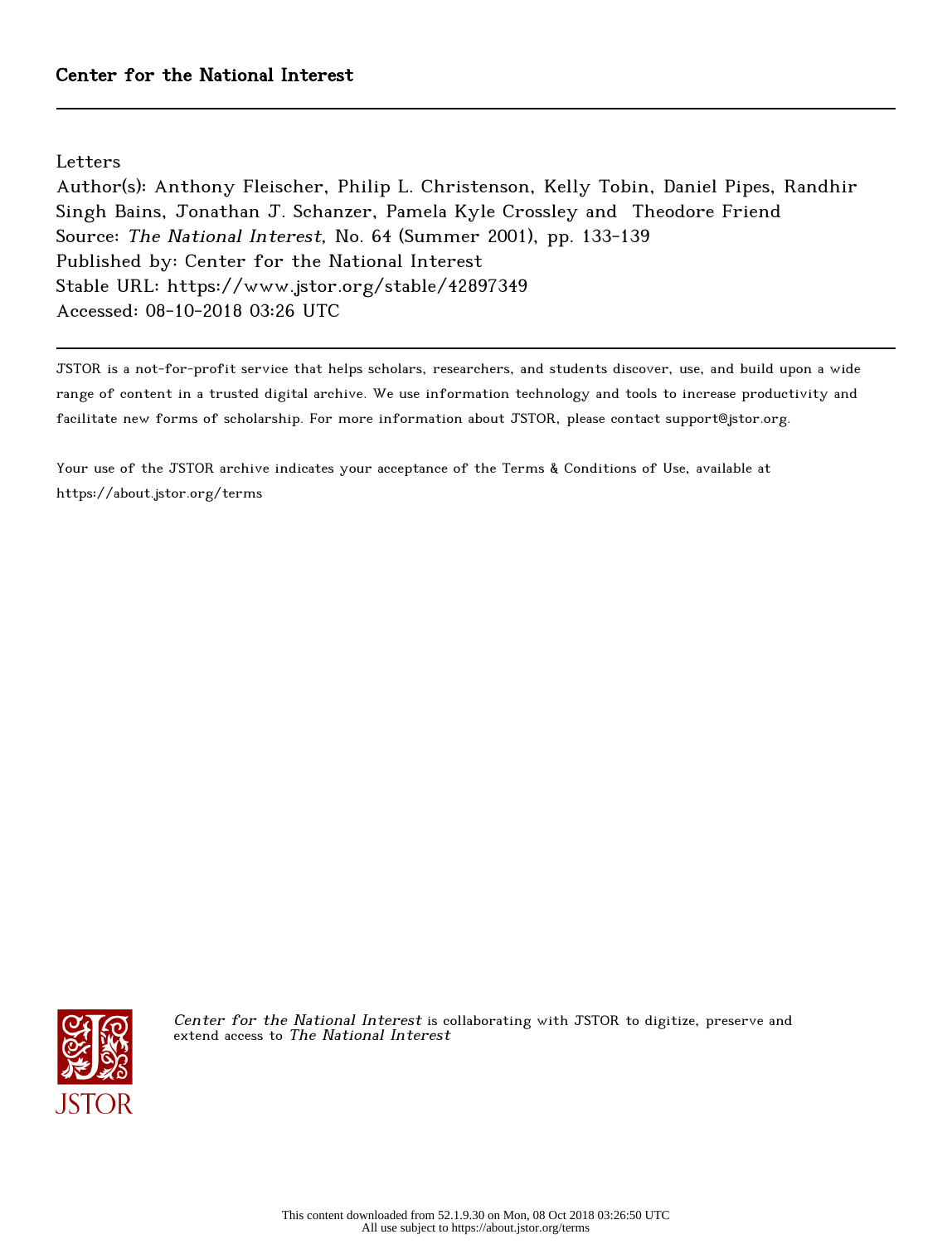term. Already a wide range of international bodies-most recently the International Bar Association-have denounced Mugabe's abandonment of the rule of law, his use of tor ture, mass beatings and mur der against political oppo nents and his attacks on the press and judiciary. The idea that the 2002 election can be free or fair is, under such cir cumstances, already prepos terous. Indeed, President Mugabe routinely declares that the Movement for Democratic Change opposi tion "will never, ever be allowed to rule Zimbabwe" apparently regardless of any election result.

 President Mbeki's aban donment of President Mandela's human rights com mitment is simply a sad fact which no amount of flannel and PR can disguise. Apart from keeping Mugabe in power, the sole result of Mbeki's policy is to ensure that other international actors---the United States, the EU and the Commonwealth-will have to bypass Mbeki if they are to fashion a policy to save democ racy in Zimbabwe. He is now simply part of the problem, not part of the solution.

### Sovereignty:

In Senator Helms' impe rious article, "American | Sovereignty and the UN" (Winter 2000/01), "the American people" are implicitly referred to as a collective body of homogenous thinkers.

 Would any, never mind all, Americans agree that our leaders have the self-ascribed right to disregard other nations' sovereignty, simply based upon those leaders' judgments of other countries' actions? If so, it is no surprise that we are referred to as a "hyperpower" by some nations. Senator Helms con vincingly says that leaders such as Saddam Hussein, Fidel Castro and Slobodan Milosevic derive their sover eignty from the consent of their people, and if they are oppressing, or killing their cit izens, they do not have the right to have their sovereignty respected. With that, not many would argue. However, was it the public in the former Yugoslavia that invited NATO to wage a bombing campaign? While Senator Helms speaks of leaders who oppress their people, let us remember the Iraqis (the children, in partic ular), who continue to point lessly suffer under the sanc tions that have lasted almost ten years. Let us also remem ber the people of Baghdad who have been repeatedly bombed because of their leader's stubborn refusal to allow weapons inspections.

 Senator Helms says that the UN does not have the right to impose its utopian vision of international law on Americans. He says that America's actions are inher ently legitimate and do not require the consent of the UN or any other country. These vainglorious proclamations that assert America's role in

 the world as a hegemon could come back to haunt the United States. It is true, the United States emerged victo rious from the Cold War. However, does that mean we have the right to assert our interests over the rest of the world? How long will other countries sit idly by as the United States undermines the very international law which seeks to protect them? The arrogant actions of the United States ultimately may lead to terrorism, the loss of allies, or worse. As the omnipotent Senator Helms speaks on behalf of Americans, defining what we want, it is difficult not to notice that his speaking on our behalf represents a microcosm of America impos ing its values on the rest of the world.

 KELLY TOBIN Graduate student, University of Massachusetts, Boston

### Islamism:

 Ray Takeyh's "Islamism: R.I.P." (Spring 2001) argues, rightly, that Islamism (or fun damentalist Islam) must fail because of its inherent weak nesses. But he errs in thinking that moment is upon us.

 Takeyh skews his analysis by choosing three countries (Algeria, Egypt, Iran) and almost randomly declaring them the "bookends" of the Muslim world, then showing how Islamism is in retreat in all three. Had he chosen three other, no less important countries-say, Morocco,

Letters.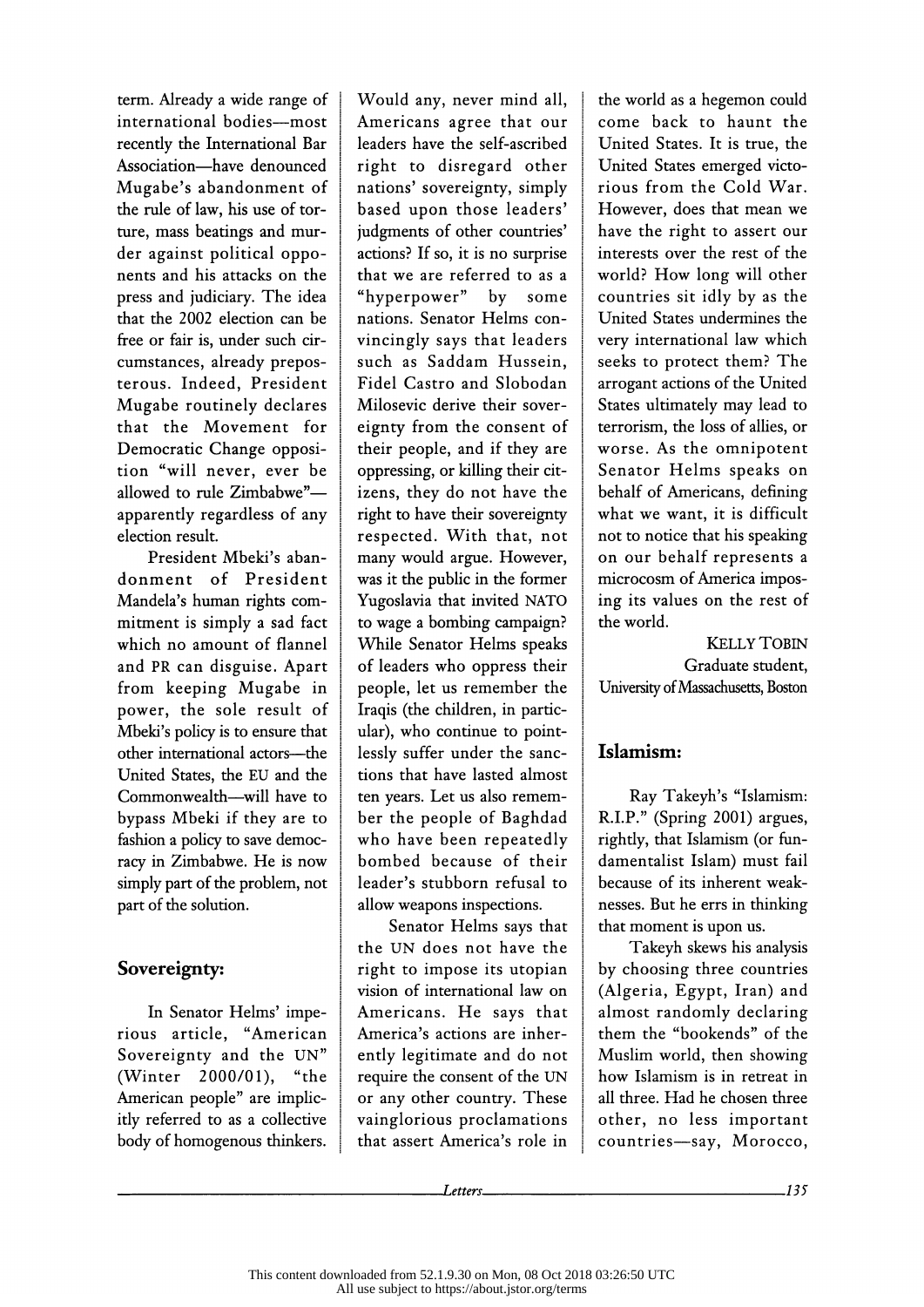Pakistan and Indonesia-and called them "bookends", he could have made a convincing case for the continued rise of Islamism.

 More broadly, the author (in the footsteps of Olivier Roy's 1992 study, L'Echec de l'Islam politique, which he sur prisingly does not mention as his intellectual precursor) ignores the fact that Islamism remains on the ascendant from Afghanistan to Atlanta. Whether one's measure be lives lost or political assertive ness, far from having failed, the Islamist movement is more vibrant and bellicose than ever before.

 Do I need to remind Takeyh how the Morocco Islamist movement has chal lenged the government's legit imacy? That Nigeria is going through an acute national cri sis because of the sudden deci sion of some states to apply Shari'a law? That Islamists have prosecuted a religious war in Sudan that has caused the most horrific humanitarian crisis in the world today? That a Muslim vigilante group in Cape Town, South Africa, has set off about one bomb per month over the past three years? That the explosion of the U.S.S. Cole in Aden reflects the surge of Islamism in Yemen? That Hamas is steadily gaining strength vis-à vis the Palestine Liberation Organization? That the main opposition to the already fer vently Islamic Saudi regime is a Taliban-like movement? That the growth of *jihad* movements in Pakistan has led  to a wave of terrorism around the world? That Islamists in the Philippines are engaged in an active attempt to break up the country? That their coun terparts in Indonesia have cre ated violent crises in such regions as Timor, Aceh and the Moluccas? That France in late 2000 witnessed the largest wave of anti-Semitic violence since World War II, all carried out by Islamists? That virtually every American Muslim orga nization invited to the White House to celebrate the Islamic holidays is Islamist?

 The list goes on and on. Only a selective vision and willful disregard of the facts can lead an analyst to look around today and declare that "the failure of political Islam" is upon us. This failure will come in good time, as Takeyh suggests, but it has not yet happened.

> DANIEL PIPES Middle East Quarterly

#### ♦

 Writing on Islamism in Algeria, Egypt and Iran, Ray Takeyh claims that, with the defeat of Islamic fundamen talists, the onward march of political Islam has reached a cul-de-sac. And the Islamists, instead of flogging the ideo logical dead horse, should concentrate on political liber alization and economic mod ernization.

 While Takeyh's conclu sion may be valid in regions where Islam holds sway, in the<br>non-Muslim world the non-Muslim world the Islamists' struggle for supremacy continues unabat ed, and is still far from over. Islamic movements in these regions (India and Russia), although not dissimilar to those in the Middle East, have two distinct features. First, they are directed not against fellow Muslims but against non-Muslims. Second, they are driven not just by the call to return to pristine Islam, but also by the engine of Islamic triumphalism. In fact, they are in many respects akin to reli gious wars, supported not just by many local Muslims, but also by Muslim umma (univer sal community of believers) throughout the world.

 Armed insurgencies in India (Kashmir) and Russia (Chechnya) started in the early nineties, but today Islamists control both of these. Their declared aim, especially in Kashmir, is to create a Caliphate state that would stretch from Kashmir through Pakistan to Afghanistan and Central Asia.

 The defeat of Islamists in Algeria, Egypt and Iran is undoubtedly a serious setback to political Islam, but it is not a fatal blow. Political Islam is an ideology, and Islamists are engaged in violent campaigns to impose that ideology. A sin gle defeat or victory, as the Cold War repeatedly demon strated, seldom decides the final outcome of ideological conflicts. Only economic col lapse, like the one brewing in Islamic Afghanistan, would put an end to the growth of politi cal Islam.

> RANDHIR SINGH BAINS Essex, UK

The National Interest–Summer 2001\_

 $136-$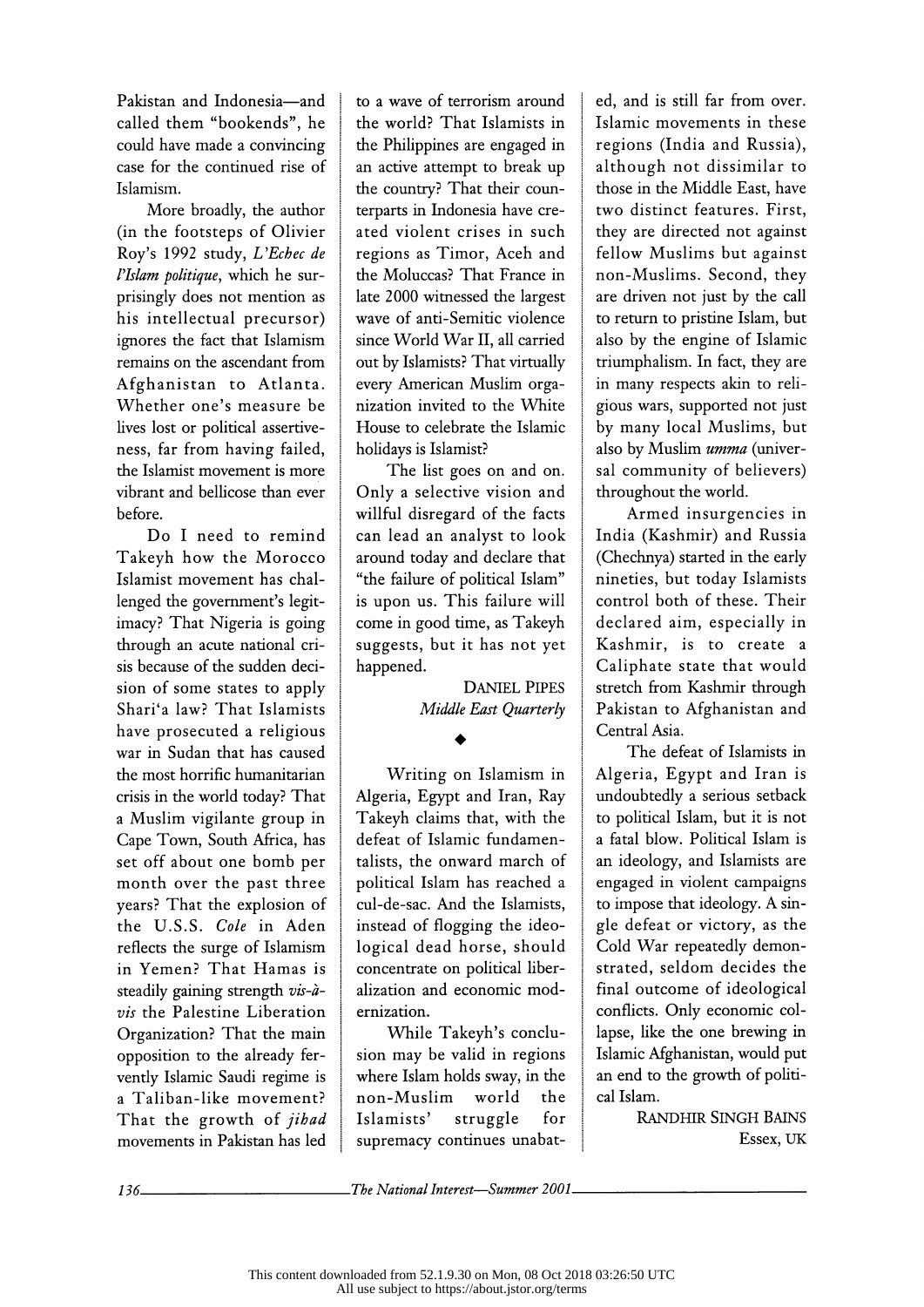Recent events show that Ray Takeyh's eulogy of fun damentalist Islam could not have been more off base. This is especially true in the three countries he cites: Egypt, Algeria and Iran.

 Takeyh is correct in that Egypt's Islamist population has "sensibly rejected the notion that the violent overthrow of the state would magically solve all its problems." But that does not mean the movement has lost popularity, or that it would not support militancy again. A closer look shows that the Islamist movement in Egypt is as strong as ever. Even the government-censored media freely admits that repeated clampdowns on the Muslim Brotherhood (MB) have not undermined the outlawed organization's popularity.

 In February, despite repeated efforts by the Egyptian military to turn away voters in heavy Islamist districts, MB candidates run ning for seats in the People's Assembly succeeded in taking seventeen, more than any other opposition party. Further, in the recent Egyptian Bar Association elections, MB-supported can didates won twenty seats-a clear majority. Takeyh must surely be aware of the fact that professional associations in Egypt are the true gauges of the popularity of Islamism. Egypt is far from finished with its ongoing fight against fundamentalist Islam.

 Takeyh's assessment that "after nearly a decade of civil war, the Algerian military has  effectively defeated the Islamist insurgency" could not be far ther from the truth. Recent reports show that Algeria's bat tle with Islamism has intensi fied, not waned. About 450 people have been killed so far this year in attacks carried out by the extremist Armed Islamic Group (GIA). These attacks have been reported across the country; targets have included both civilians and military per sonnel alike. Clearly, the amnesty deal offered to Islamist militants in early 2000 has fall en short of its goals. The Islamist movement continues to wreak havoc in Algeria.

 Finally, Takeyh erro neously asserts that Ayatollah Ruhollah Khomeini's radical Islamic Republic "died with him" in 1989. Since President Muhammad Khatemi's 1997 landslide election, it appeared that Iran's reform movement was gaining ground, using the constitution, legislature and democratic building blocks already in place. In recent months, however, Iran's mul lahs have regained strength while weakening Khatemi's power base as the re-election registration deadline rapidly approaches. Khomeini's pro tégé, Ali Akbar Hashemi Rafsanjani, who served as pres ident from 1989 to 1997, is also rumored to be making a political comeback. This is an ominous sign for Iranian liber alization. Rafsanjani is thought to be behind state-sponsored killings of dissidents, and is a long time supporter of the Hizballah terrorist organiza tion in Lebanon.

Pace Takeyh's assessment, a simple survey of the media clearly shows that fundamen talist Islam, particularly in Egypt, Algeria and Iran, is alive and well.

 JONATHAN J. SCHANZER Hebrew University of Jerusalem

## Takeyh replies:

 All the three respondents have one thing in common, namely, they have failed to account for the fact that after decades of activism, with the exception of Iran, militant Islamists have failed to assume control of regional govern ments. Even in Iran, the Islamists are struggling to redefine their failed revolu tionary dogma in order to appeal to a relentless and dis illusioned constituency. Obviously in a region where religion permeates the politi cal culture, Islam will influ ence the parameters of public discourse. However, such influence does not suggest that radical Islamists are on the threshold of appropriating state power. Although they will always tempt those befud dled by the relentless march of modernity, Islamists have thoroughly failed to provide a viable alternative to the nor mative order-however defective that order may be.

 In a curious manner, all three respondents concur with my assessment of Islamism's ideological shortcomings, but then defend its alleged resilience. Pipes begins by not ing that Islamism "must fail because of its inherent weak nesses," and then proceeds to

Letters.